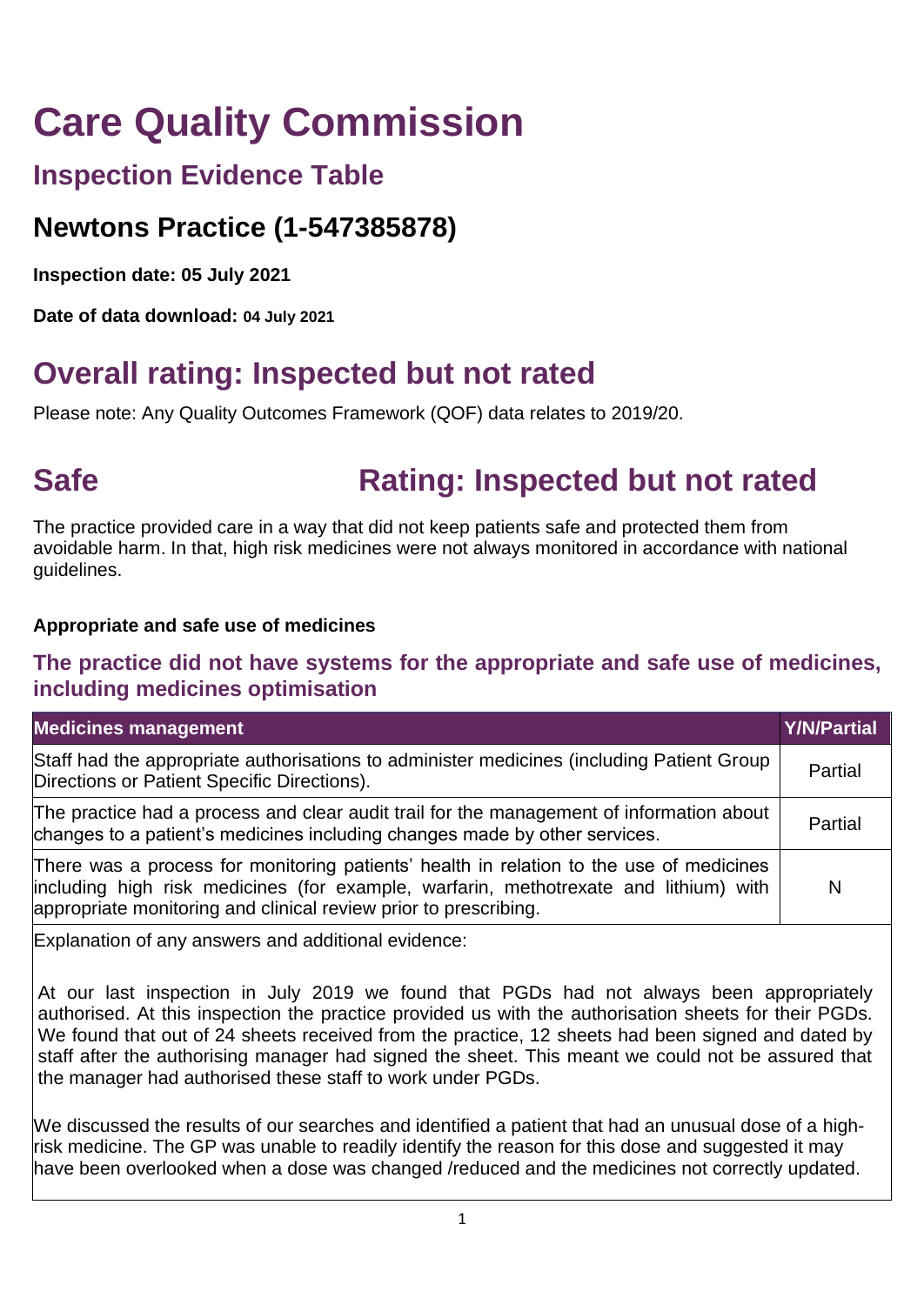#### **Medicines management Y/N/Partial**

We conducted searches of patient records, and some of the results indicated the required monitoring of patients' health had not been carried out. We reviewed a sample of individual patient records. We found patient's health was not always monitored in relation to the use of some medicines, and the clinical records did not always evidence appropriate monitoring and clinical review prior to prescribing.

These searches were indicative of the number of patients potentially at risk due to a lack of monitoring or diagnosis. Risk was not conclusive and further investigation of the patient record was needed to assess the potential risks. A CQC GP Specialist Advisor sampled a select number of patient records, where any risks were potentially identified, to assess the risks for these individual patients.

- Our results indicated that of 14 patients prescribed a particular mood stabilizer medicine two patients had not been monitored appropriately. We viewed the records for these patients, and they had an alert, on their record, to highlight they were on this medicine which requires regular monitoring. We found that both patient records did not have evidence of all the required health monitoring, this included calculation of the patient's BMI and bone profile. For one of these patients there was no record of their health monitoring being checked prior to issuing a prescription. Following the review provider told us that they had found an entry in free text to indicate one patient had an updated BMI calculation on 29/03/2021. This was found within the free text of the patient record.
- Our results indicated that of 54 patients prescribed a diuretic medicine, 13 patients had not been monitored appropriately. We viewed the records for five patients and found two had not had appropriate health monitoring. One of these records indicated that the patient had not had a blood test since 2018. We noted a chasing letter had been sent to the patient in May 2021.
- Our results indicated that of 321 patients prescribed novel oral anticoagulants (NOACs), medicines to reduce the risk of blood clots and stroke, 159 had not been monitored appropriately. We viewed the records for five patients and four of these records did not have evidence of all the required health monitoring. These patients were all overdue creatinine clearance calculations. One further record had no evidence this essential check had been carried out at any point.
- Our results also identified 15 patients prescribed a combination of two medicines to treat high blood pressure and reduce the risk of heart problems. We viewed five records for each of these results. We found no evidence in the records that the patients had been informed of the risks associated with these medicines, as alerted by the Medicines and Healthcare products Regulatory Agency (MHRA) in December 2014. Following our inspection the provider told us that they had found evidence for one patient to confirm they had had a discussion with a GP in 2014 and received advice on this medicine combination from the consultant in 2015.
- Our results indicated that, of ten patients prescribed a medicine for the control of inflammatory arthritis, six had not been monitored appropriately. We viewed the records for these patients and found five patients did not have evidence of all the required up to date health monitoring.
- Our results indicated that, of 129 patients prescribed a medicine to treat high blood pressure, and heart and kidney problems, 129 had not been monitored appropriately. We viewed the records for five patients and found four patients did not have evidence of all the required up to date health monitoring. Blood tests had not been carried out since 2019 for all four patients.